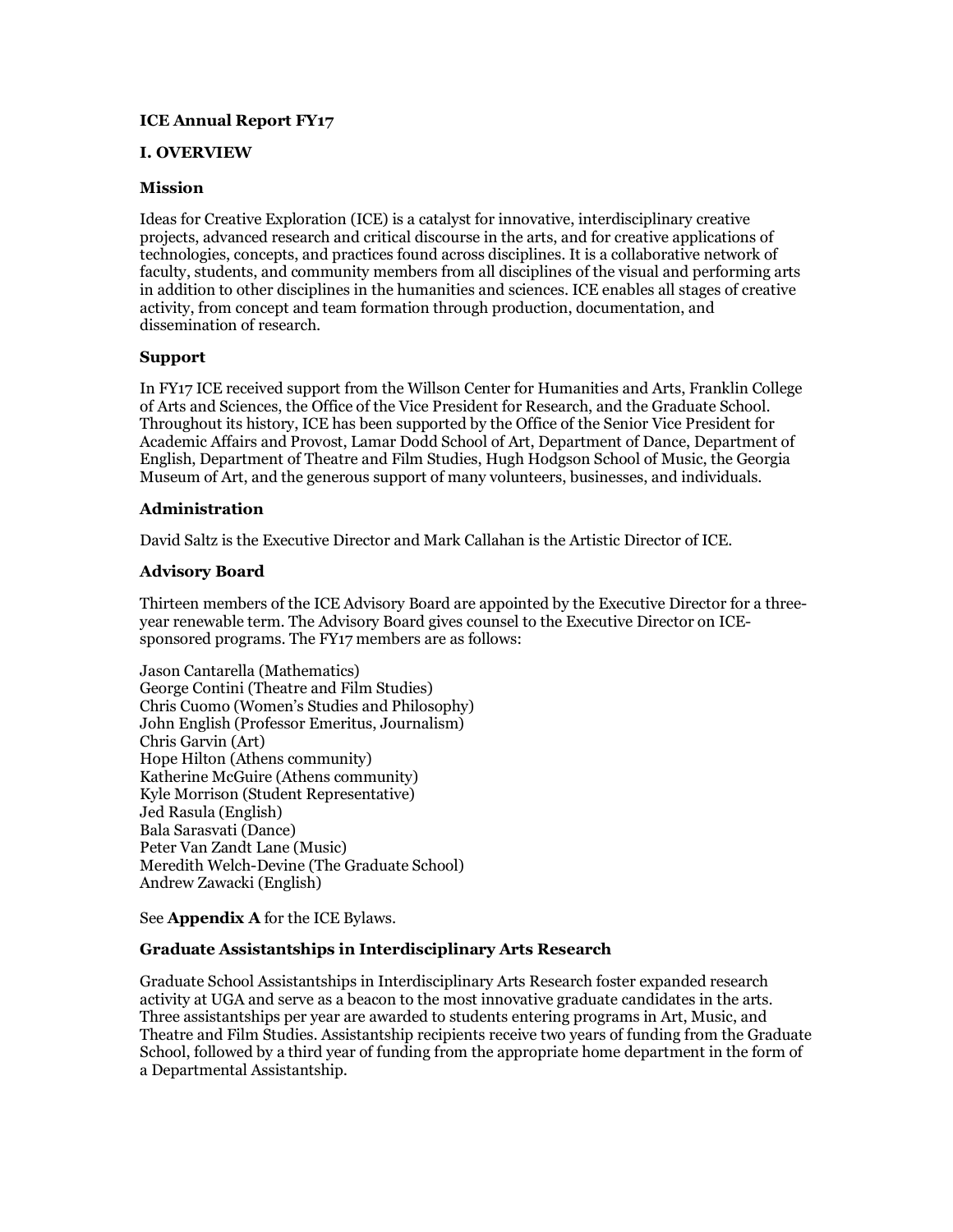Graduate assistants in their second year are Elizabeth Rogers (Art), Stewart Engart (Music), and Kyle Morrison (Theatre and Film Studies).

Graduate assistants in their first year are Matthew Flores (Art), Carla Cao (Music), and Rebecca Jackson (Theatre and Film Studies).

Graduate assistants starting in August 2017 are Ann Catherine Carter (Art), Ciyadh Wells (Music) and Jason Woodworth-Hou (Theatre and Film Studies).

See **Appendix B** for a report of Graduate Assistant activities.

### **Partnerships**

The Willson Center for Humanities and Arts is a showcase for faculty innovation and achievement. It facilitates intellectual exchange with the University and the public by the encouragement of interdisciplinary activity, which extends to the sciences and other orders of knowledge. The mission of the Willson Center is to promote research and creativity in the humanities and arts. It supports faculty through research grants, lectures, symposia, publications, visiting scholars, visiting artists, collaborative instruction, public conferences, exhibitions, and performances. It is committed to academic excellence and public impact.

Idea Lab is a UGA student organization committed to providing an open, interdisciplinary platform for engagement with topics in arts.

Watershed UGA facilitates the use of the UGA campus as a living laboratory to advance sustainability and environmental stewardship through teaching, research, service, and university operations.

The Center for Integrative Conservation Research (CICR) an interdisciplinary research and training unit that focuses on environmental conservation and sustainability.

The Office of Sustainability coordinates, communicates, and advances sustainability initiatives at UGA in the areas of teaching, research, service and outreach, student engagement, and campus operations.

### **II. PROJECTS and EVENTS**

# *ICE Conversation Series*

In FY17 ICE continued a series of public events focusing on topics related to creativity, interdisciplinary collaboration, and research in the arts.

*Ecovention* October 26

A presentation by ICE Graduate Research Assistant Carla Cao about art projects designed to help restore ecosystems. The conversation drew upon examples from the *Ecovention: current art to transform ecologies*, a 2002 exhibition at the Contemporary Arts Center of Cincinnati featuring the work of the Harrison Studio, Buster Simpson, Agnes Denes, Tera Galanti, Brandon Ballengee, and Lynne Hull.

*Elizabeth Corr* November 10

Elizabeth Corr, Art Partnerships Manager with the Natural Resources Defense Council (NRDC), shared examples of projects that combine art, science, and environmental activism. Elizabeth Corr works with artists, architects, and designers to heighten public awareness of and interest in the environmental issues that face today's communities. She launched NRDC's Artist-in-Residence program and is expanding support for NRDC's art and climate-related projects, from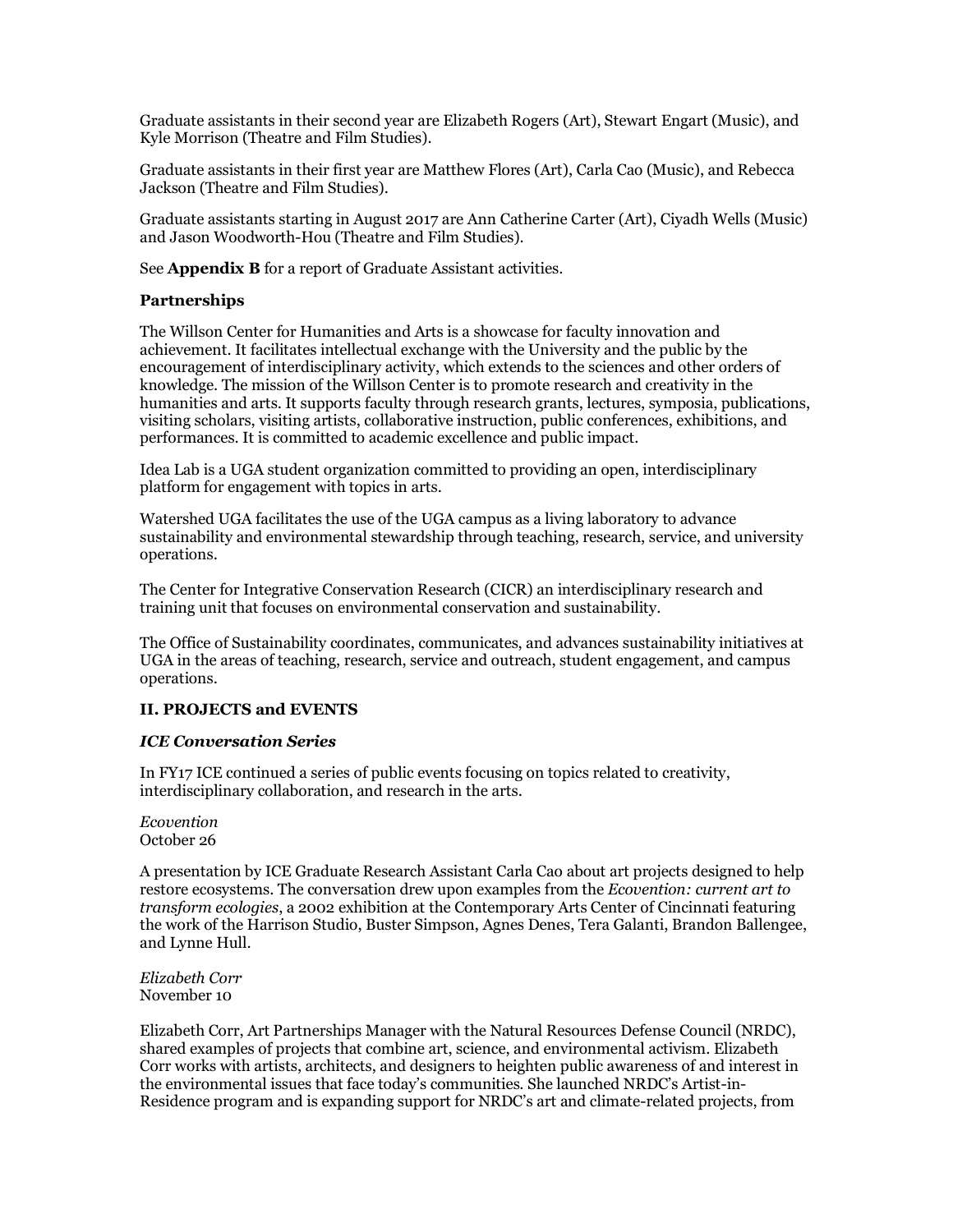such organizations as the Robert Rauschenberg Foundation, the Public Concern Foundation, and the Pulitzer Foundation for the Arts. Co-sponsored by Watershed UGA.

*Stephen Wood* November 11

Stephen Wood is a composer, educator, and performer who travels the United States in search of inspiration from our country's wildest places. He has served as Composer-in-Residence for Cumberland Island National Seashore, the Okefenokee N.W.R., the Bob Marshall Wilderness Complex, Red River Gorge Geological Area, and participated in Denali N.P.'s monumental Composing in the Wilderness Field Seminar.

*Keetra Dean Dixon* January 25

Keetra Dean Dixon is a designer, director, and artist whose hybrid background often leads her work towards speculative terrain, leveraging emergent technologies and process-focused making. Dixon completed commissions for the 2009 U.S. presidential inauguration and the 2012 Olympic games, has shown at the Walker Art Center and the Smithsonian Cooper-Hewitt National Design Museum, and has acted as Design Director for installations featured at the 2008 Venice Architecture Biennale. She recently joined the faculty of the Rhode Island School of Design. Sponsored by the Lamar Dodd School of Art Visiting Artist/Scholar Series.

*The Innocents Project* February 15

A conversation featuring Atlanta-based contemporary chamber ensemble Bent Frequency and guest artists Professor Allen Otte (Cincinnati Conservatory of Music) and Dr. John Lane (Sam Houston State University) to discuss the collaborative and cross-disciplinary aspects of their performance project *The Innocents*. *The Innocents Project* residency examined the issue of wrongful conviction in the American penal system through live musical performance and theatre inspired by the work of photographer Taryn Simon. Bent Frequency, Otte, and Lane led the UGA residency with participation by the director of The Georgia Innocence Project, a nonprofit dedicated to helping individuals who have been convicted of crimes they did not commit. Sponsored by a Willson Center Public Impact Grant.

*European Video Game Music* March 15

Dr. David Haas, UGA Professor of Musicology, presented case studies of three controversial video games with context, observations on music and game psychology, clips, and audience gameplay. Dr. Haas teaches courses in late Romantic and early twentieth-century topics. His research focuses on Shostakovich, Tchaikovsky, Russian opera, Russian music criticism, and music and literature. He is the author of *Leningrad's Modernists* (1998) and the translator of Boris Asafyev's *Symphonic Etudes* (2007).

*a2ru Student Summit* April 7

A presentation by Gabriella Andino, Berea Antaki, Carla Cao, Stewart Engart, and Suzie Henderson, UGA students who attended the Alliance for the Arts in Research Universities (a2ru) 2017 Emerging Creatives Student Summit *Water: New Directions Through Arts and Science* at the University of Florida.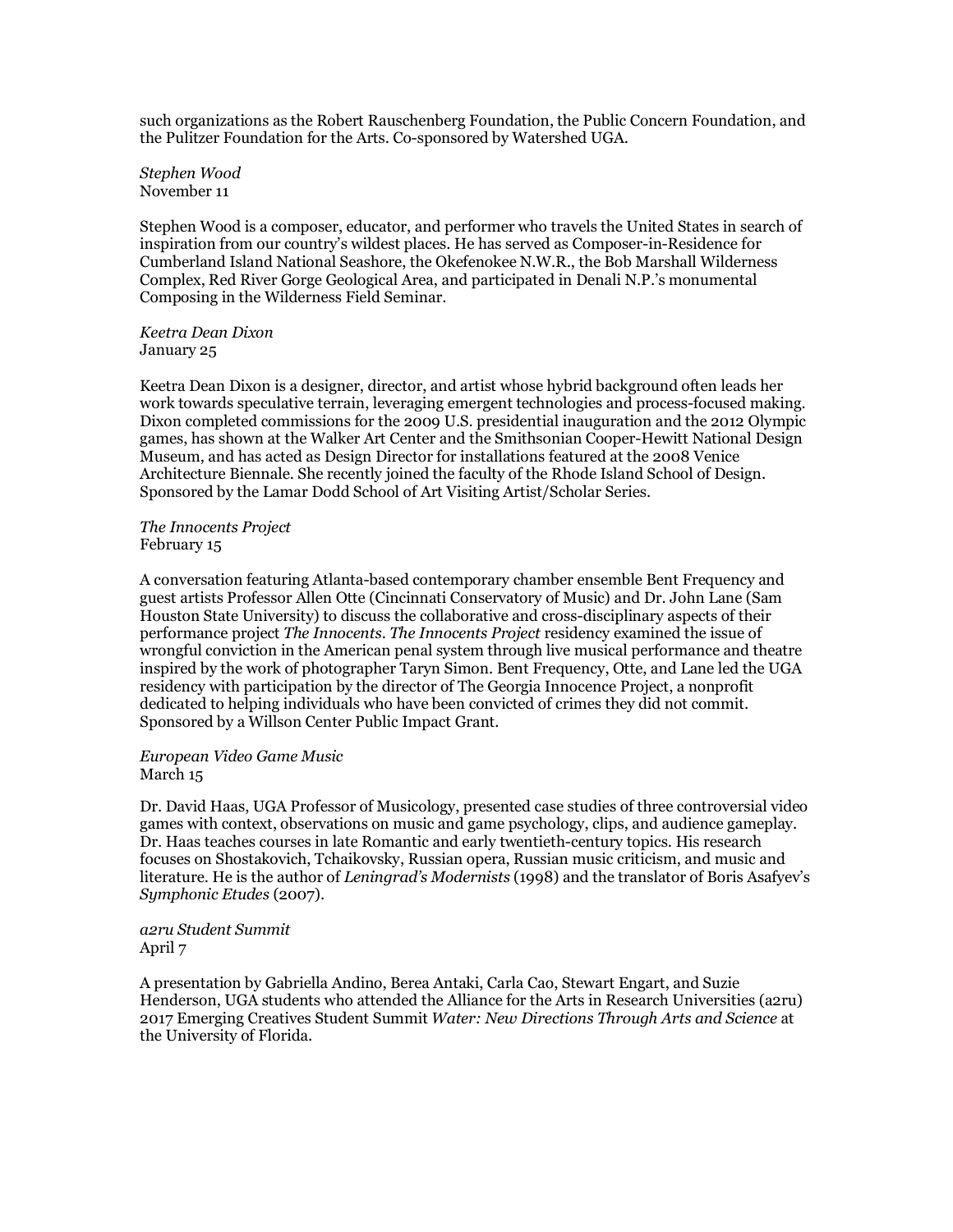*UGA Sustainability Artist-in-Residence* April 12

A presentation by Kira Hegeman, the first UGA Office of Sustainability Artist-in-Residence, about the challenges and discoveries of integrating arts, sciences, and operations at UGA, increasing awareness of sustainability issues among expanding audiences, and inspiring effective actions. Hegeman is an Art Education PhD student in the Lamar Dodd School of Art.

# *ICE Open House*

ICE hosted an open house and collaborative installation by new recipients of Graduate Assistantships in Interdisciplinary Arts Research, Carla Cao (Music), Matthew Flores (Art), and Rebecca Jackson (Theatre and Film Studies) in conjunction with the Lamar Dodd School of Art building-wide fall *Art Party Extravaganza!* event.

# *Daylighting the Watersheds Design Competition*

ICE partnered with Watershed UGA to produce a design competition and exhibition to raise awareness about streams that flow through the UGA campus and to create a community ethic for environmental restoration. Interdisciplinary student teams were invited to propose projects for sites in the Tanyard Creek and Lilly Branch watersheds on campus. The competition guidelines were created with guidance from the Office of University Architects, Grounds Department, Office of Sustainability, and Watershed UGA. Seven public information sessions were held during the application period. Winning proposals were selected by an interdisciplinary committee based on merit, innovation, feasibility, collaboration, and presentation. The *Daylighting the Watersheds Design Competition* was generously supported by a grant from the Ray C. Anderson Foundation.

Since the founding of UGA in 1785, many natural features of campus watersheds have been steadily altered and relegated to obscurity. Tanyard Creek and Lilly Branch, both tributaries of the North Oconee River, are the most prominent streams that run through campus. *Daylighting the Watersheds* offered an opportunity to explore the history and significance of two streams that were once part of the daily lives of students, but now lack visibility and recreational benefit.

The competition culminated in a poster exhibition hosted by the College of Environment and Design and an awards ceremony during UGA Spotlight on the Arts. Fifteen teams applied, including 18 graduate students and 14 undergraduate students representing Lamar Dodd School of Art, College of Environment and Design, Hugh Hodgson School of Music, Ecology, Engineering, College of Agriculture and Environmental Sciences, and College of Education.

An outreach component was developed with Barrow Elementary School teacher Sarah Clarke to introduce students to watershed concepts and environmental stewardship in the community. Student posters were exhibited with the *Daylighting* competition entries and each student was provided with a catalog publication of the poster art.

Design Competition participants Kiley Aguar (College of Environment and Design), Zachary Harris (Lamar Dodd School of Art), and Suzie Henderson (Ecology) were selected to represent UGA in the *SEC Campus Water Matters Challenge* competition as part of the SEC Academic Conference, *The Future of Water: Regional Collaborations on Shared Climate, Coastlines, and Watersheds* at Mississippi State University. The conference also featured a presentation by Watershed UGA director Laurie Fowler and ICE Artistic Director Mark Callahan about the *Daylighting* project and other arts and environment projects at UGA during the *Campus Water Quality and Watershed Projects* session.

### *XR Seminar and Showcase*

ICE produced Extended Reality (XR) seminar and showcase events featuring UGA researchers who are exploring new concepts of "reality" using emerging technologies in Augmented Reality,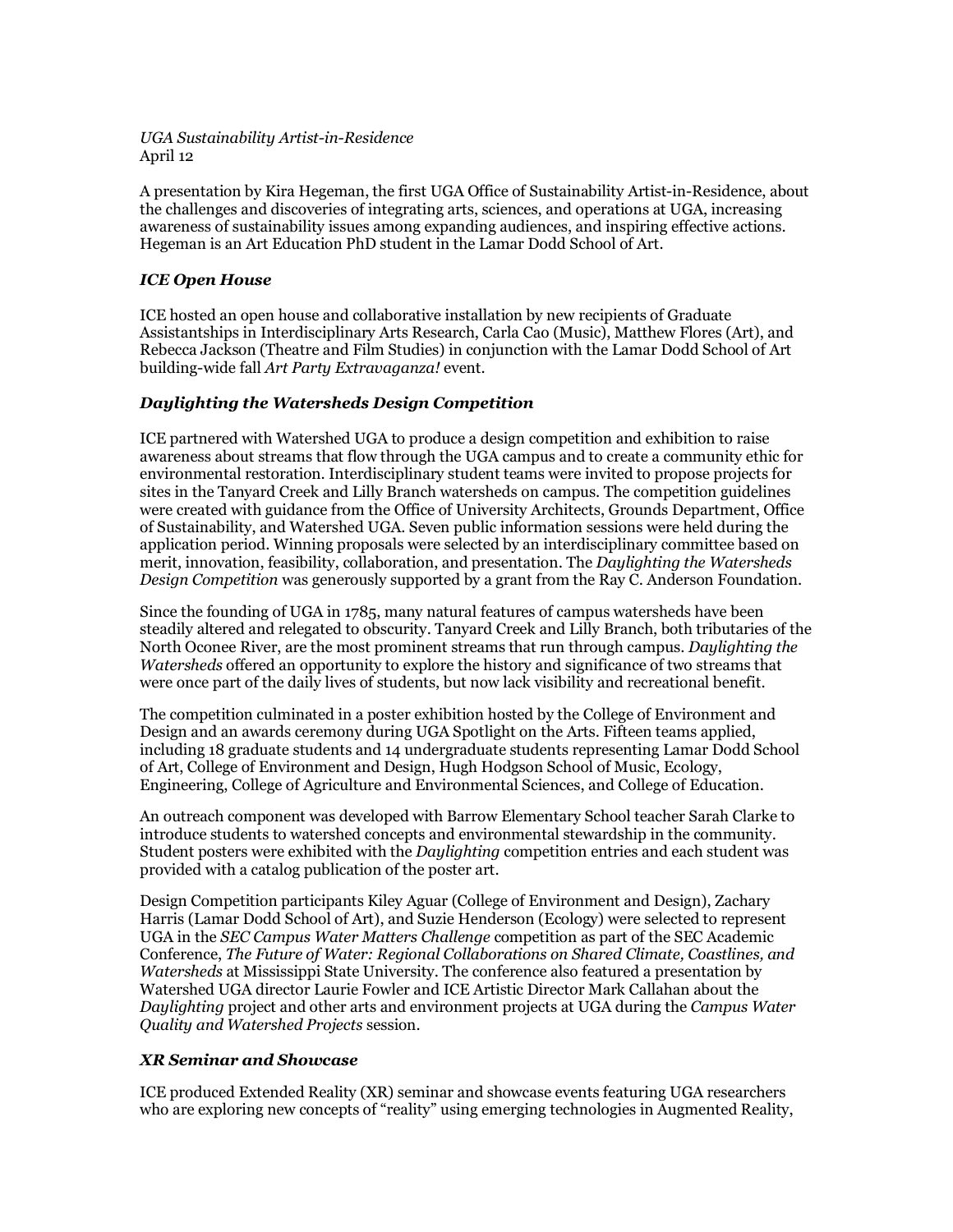Mixed Reality, Virtual Reality, and Locative Media. The seminar included presentations by professors Grace Ahn (Grady College of Journalism), Chris Eaket (Theatre and Film Studies), Kyle Johnsen (College of Engineering), and Brian Orland (College of Environment and Design). The showcase featured a panel discussion with professors Ahn, Johnsen, and Orland moderated by ICE Graduate Research Assistant Kyle Morrison, and interactive demonstrations using HTC Vive, Oculus Rift, Google Daydream, and XR projects developed by UGA faculty and students.

# *Language/Image/Metaphor Workshop*

ICE developed an interdisciplinary workshop prototype co-sponsored by the Center for Integrative Conservation Research (CICR) for faculty and graduate student participants to foster interdisciplinary conversation and to help refine research questions about the role of the arts and environment. A second iteration of the workshop, to explore ways that environmental issues are described, framed, and analogized across multiple fields and perspectives, was held during the UGA Sustainability Summit, a day-long event combining the CICR Sustainability Science Symposium with the Office of Sustainability's Semester in Review. The workshop will be adapted as an orientation and collaboration exercise for future interdisciplinary activities.

# *unsolved: math+de-sign Workshop and Exhibition*

ICE facilitated a yearlong residency by professors David T Gay (Mathematics) and Moon Jung Jang (Art) to explore possible collaborations in math and art. Supported by ICE Graduate Research Assistant Matthew Flores, Gay and Jang developed and led an interdisciplinary workshop for math, art, and design research, *unsolved: math+de-sign,* with the goal of making products to be used in math outreach contexts. Fifteen student participants engaged in thinking about unsolved problems in mathematics and took part in problem solving to discover intersections between math and design.

The weekend workshop included three sessions: design, math, and synthesis. In the design session, participants collaborated on drawings by using a conditional design method. In the math session, they tried to solve an unsolved math problem in a collaborative setting. In the synthesis session, they designed and built a final product by combining the two perspectives as they experience the process of shared problem solving.

Visual outcomes of the workshop were featured in an exhibition in the C-U-B-E gallery in the Lamar Dodd School of Art.

# *Arts + Environment Events During UGA Spotlight*

### *Arts + Environment Roundtable: How Artists, Scientists, and Environmental Activists Can Work Together*

A roundtable discussion featuring special guest Elizabeth Corr [Art Partnerships Manager with the Natural Resources Defense Council (NRDC),] Laurie Fowler [Watershed UGA,] Chris Cuomo [Philosophy/Women's Studies,] Lizzie King [Ecology/Forestry,] Nate Nibbelink [Center for Integrative Conservation Research (CICR),] and moderated by Mark Callahan [ICE]. Cosponsored by Watershed UGA.

### *ICE Conversation: Elizabeth Corr*

Elizabeth Corr, Art Partnerships Manager with the Natural Resources Defense Council (NRDC), shared examples of projects that combine art, science, and environmental activism. Elizabeth Corr works with artists, architects, and designers to heighten public awareness of and interest in the environmental issues that face today's communities. She launched NRDC's Artist-in-Residence program and is expanding support for NRDC's art and climate-related projects, from such organizations as the Robert Rauschenberg Foundation, the Public Concern Foundation, and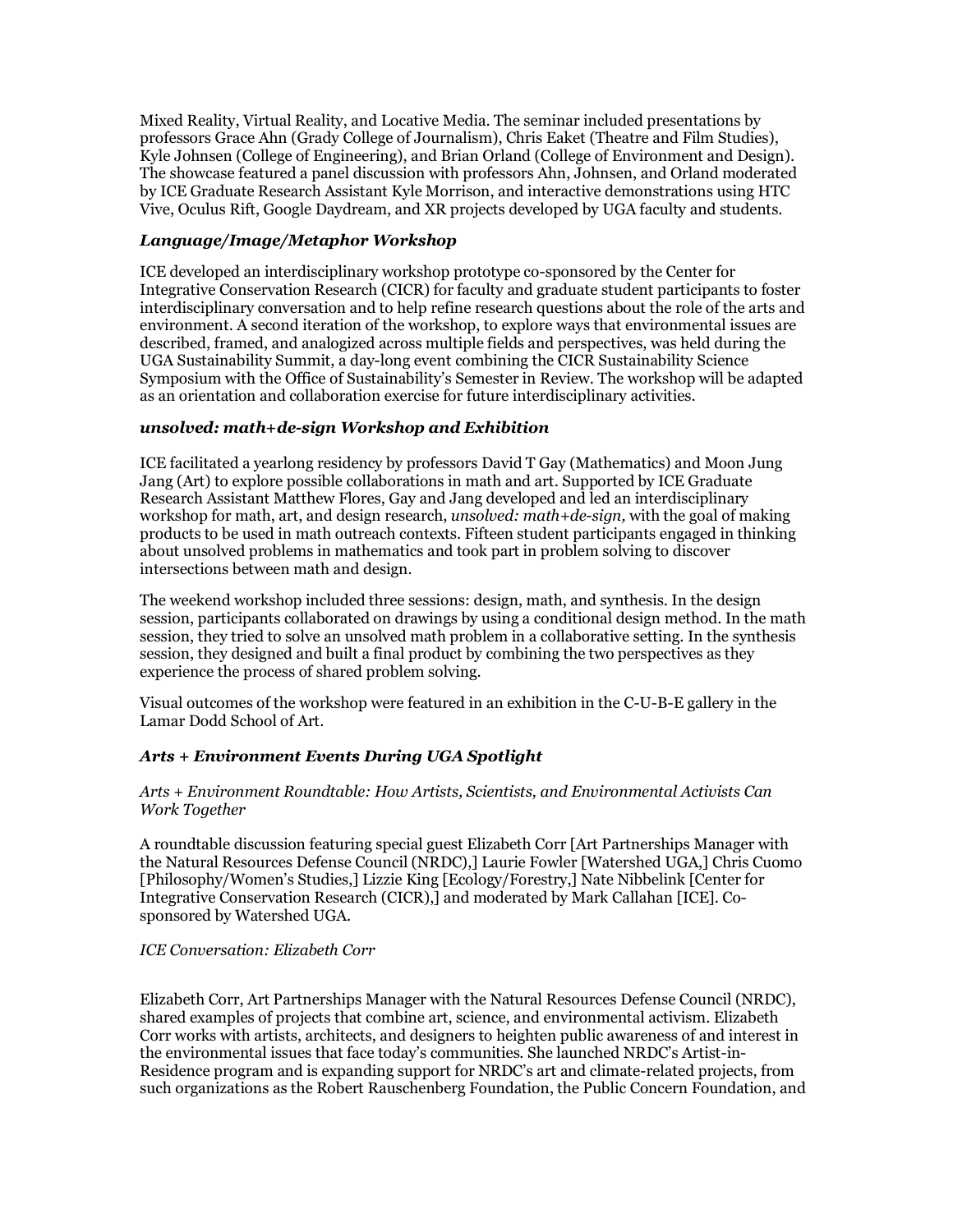the Pulitzer Foundation for the Arts. Co-sponsored by Watershed UGA.

# *Driftmier Woods Happening*

A site-specific performance featuring sound and movement in Driftmier Woods, a small area of old-growth forest on campus adjacent to Driftmier Engineering Center. Participants included visiting composer Stephen Wood, ICE Graduate Research Assistants Carla Cao, Stewart Engart, and Elizabeth Rogers, Scott Eggert (Music), Hannah Fenster (Comparative Literature), Zachary Harris (Art), Jonathan Nowell (Art), and the Ecotones.

## *ICE Conversation: Stephen Wood*

Stephen Wood is a composer, educator, and performer who travels the United States in search of inspiration from our country's wildest places. He has served as Composer-in-Residence for Cumberland Island National Seashore, the Okefenokee N.W.R., the Bob Marshall Wilderness Complex, Red River Gorge Geological Area, and participated in Denali N.P.'s monumental Composing in the Wilderness Field Seminar.

### *Arts + Environment Zine*

A limited-edition zine and program guide for Arts + Environment events during UGA Spotlight on the Arts. Featuring photographs, drawings, collage, and digital art of Rinne Allen, Megan Burchett, Matthew Flores, Annette Griffin, Zachary Harris, Lindsay Pennington, Lindsey Reynolds, Seth Stephens, and a fold-out poster by Justine Stevens.

# *a2ru Emerging Creatives Student Summit and Challenge Grant*

ICE Graduate Research Assistants Carla Cao and Stewart Engart, Zachary Harris (Art), and Suzie Henderson (Ecology) were awarded a2ru Travel Grants and additional support from ICE to participate in the Alliance for the Arts in Research Universities (a2ru) 2017 Emerging Creatives Student Summit*, WATER: New Directions Through Arts and Science* at the University of Florida.

The a2ru Emerging Creatives Student Summits bring together students who have an interest in the arts, crossing disciplinary boundaries, and developing collaborative projects. Each year, approximately 120 undergraduate and graduate students attend the summit from a2ru partner universities across the country, along with 20-30 administrators, faculty, and staff. These summits have a strong project-based component with activities such as panel discussions with special guests, keynote speakers, site visits or field trips, performances and exhibitions, networking opportunities, and skill-building experiences built in throughout. *WATER: New Directions Through Arts and Science* featured panels and working group leadership from distinguished professors in the life sciences and the arts at the University of Florida, as well as leading artists and water scholars from around the country.

Student Summit participants were eligible to apply for an a2ru Student Challenge Grant to support interdisciplinary team projects that address a social, community, societal, or real-world problem. ICE supported proposal development by a team featuring ICE Graduate Research Assistant Carla Cao, Berea Antaki (Textiles and Merchandising), Iva Dimitrova (Mass Media Arts), Suzie Henderson (Ecology), and University of Iowa student Nima Hamidi (Music). The proposed project, *Alliance for Arts + Rights of Nature*, was selected by a2ru to receive \$3,500 in project funding and support for two team members to attend the a2ru national conference in November 2017.

# *Ritual Habit*

*Ritual Habit* was a collaboration by former ICE Graduate Research Assistant Hanna Lisa Stefansson (Music) and previous ICE Project Grant recipient Andrea Trombetta (Art) that portrays the formation of a ritual as a search for balance with nature with the aid of three percussionists, a string player, a woodwind player, and four dancers in an electroacoustic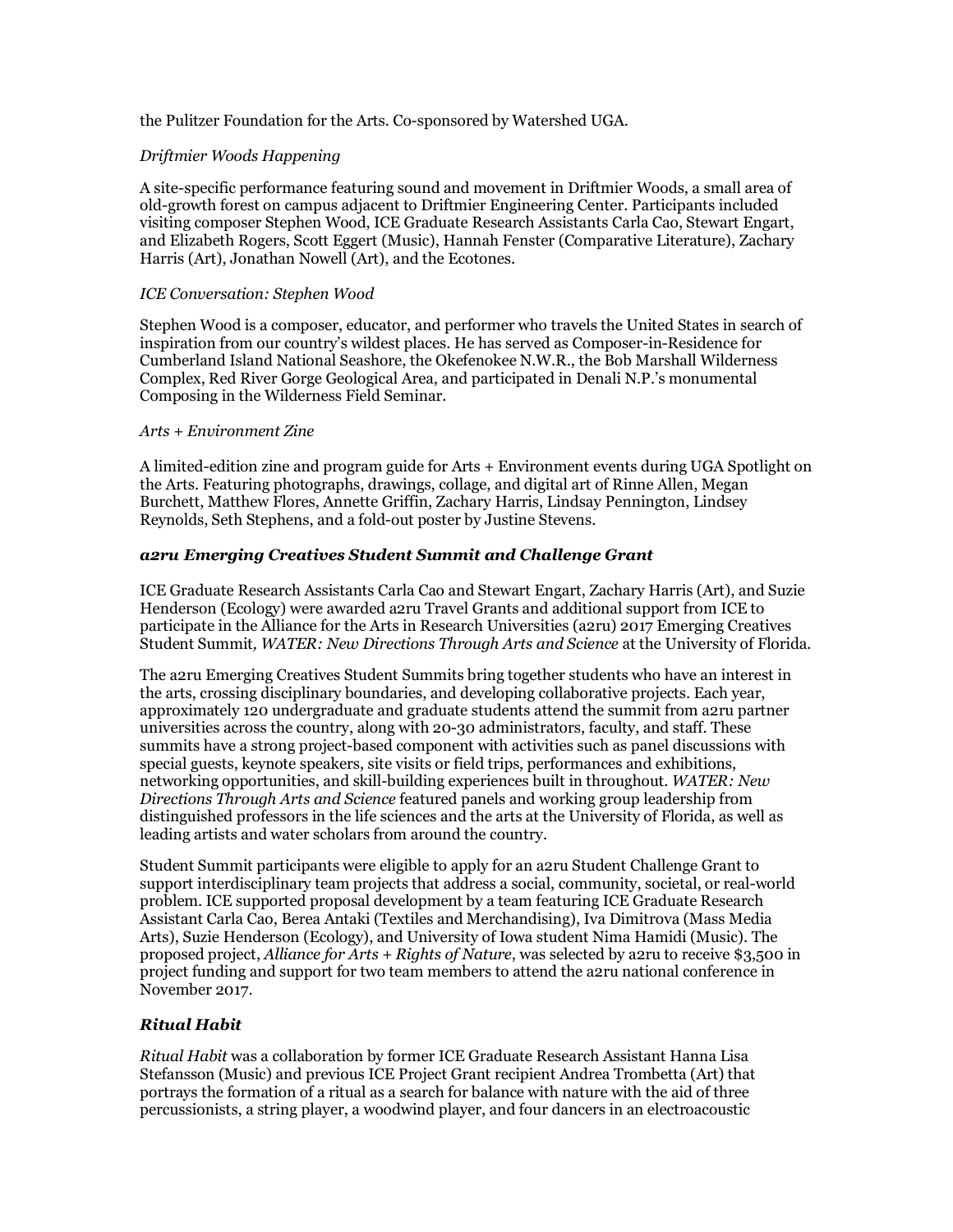performance with fixed and live electronics in a quadraphonic setup. The project explored multiple levels of collaboration between composers and choreographers, and the relationship between music and dance. ICE Graduate Research Assistant Elizabeth Rogers conducted interviews with Stefansson and Trombetta during the project to capture the complexities and best practices of collaborative work. *Ritual Habit: An Electroacoustic Music Composition and Dance Collaboration* premiered at the Dancz Center for New Music as part of Stefansson's final Doctor of Musical Arts recital.

# *Screening: The Lanthanide Series*

ICE hosted a screening of *The Lanthanide Series* at Ciné with visiting filmmaker Dr. Erin Espelie. Espelie is an assistant professor at University of Colorado Boulder with a joint appointment in the Film Studies Program and the Department of Critical Media Practices. Her films have shown at the New York Film Festival, the British Film Institute, the Natural History Museum of London, Whitechapel Gallery, Crossroads (San Francisco), the Rotterdam International Film Festival, the Edinburgh International Film Festival, the Full Frame Documentary Festival, and more. Her feature-length experimental documentary, *The Lanthanide Series*, examines the materiality of the digital world, combining approaches of non-fiction narrative essay, abstract visual and sound exploration, and the history of black mirrors; it recently premiered at CPH:DOX in Copenhagen.

Most of her professional career in print journalism has been on the staff of Natural History magazine, where Espelie serves as Editor-in-Chief and as a columnist. Since 2002 her monthly column, "The Natural Explanation," has highlighted high-caliber wildlife photographers and human influences on the environment. She has also worked in television production for public broadcasting and various other channels. With a degree in molecular and cell biology from Cornell University and an MFA in experimental and documentary arts from Duke University, Espelie taught courses in environmental issues and the documentary arts from 2012 to 2015 at Duke University's Center for Documentary Studies, the Nicholas School of the Environment, the Department of Evolutionary Anthropology, and the Program in the Arts of the Moving Image.

Co-sponsored by the Willson Center for Humanities and Arts and the Department of Theatre and Film Studies.

### *Art and Nuclear Weapons*

ICE supported concept development in collaboration with the Center for International Trade and Security for a graphic novel and animation project that explores the history, politics, and intrigue of nuclear weapons. Two storyboard workshops were facilitated by ICE Graduate Research Assistant Kyle Morrison and Dr. Sara Z. Kutchesfahani, Executive Director, Center for International Trade and Security with participation by the UGA Society for Students in Animation. Based on the workshops, Dr. Kutchesfahani will lead a fall course, *Critical Thinking: Art and Nuclear Weapons,* designed to bring together students from across disciplines (including, but not limited to, history, international affairs, creative writing, and art/design) who are interested in fusing art with politics. Specifically, it will foster a space for creative thinking and learning such that by the end of the semester, a prototype of a graphic novel relaying the history of the nuclear weapon will be created.

# *SynkroTakt*

Idea Lab Mini Grant recipients Cody Brookshire (Music Composition), Richard Saney (Computer Science), and Jake Reeves (Genetics) continued development of their *SynkroTakt* technology project involving the streaming of synchronized audio to wireless devices for use in concert music and other applications. The technology was used in a variety of performance settings including a live demonstration during opening convocation ceremonies at the Hugh Hodgson School of Music featuring an ensemble of twenty musicians conducted by UGA Director of Bands Dr. Cynthia Johnston Turner, along with the mobile phones of 250 audience members; *Triple Helix*, a new work for marimba trio utilizing SynkroTakt to stream click tracks of different tempi to each player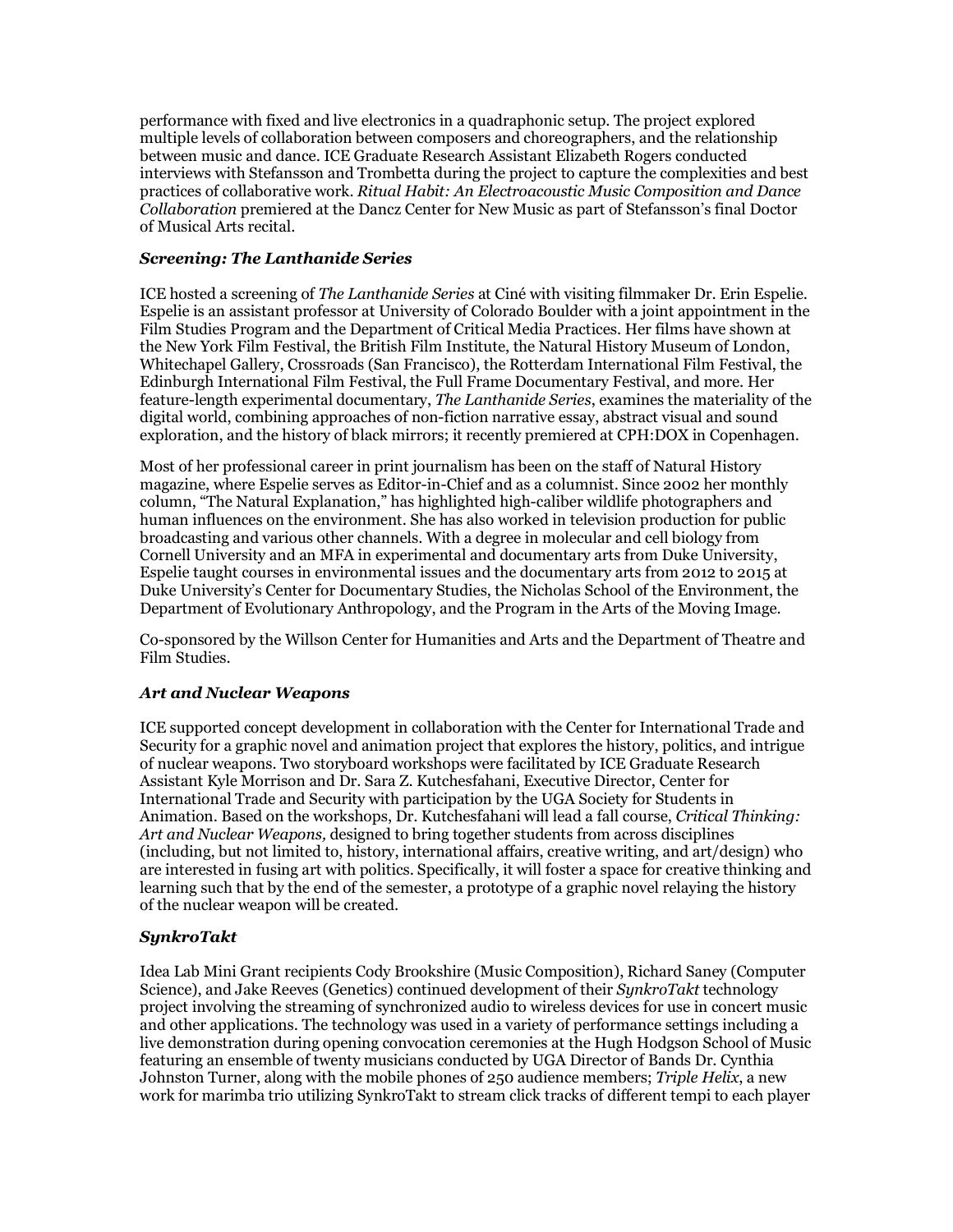performed by Lineage Percussion; performances of *Honeycomb* as part of a touring program by the Hodgson Wind Ensemble, culminating in at the national conference of the Concert Band Director's National Association in Kansas City, Missouri. Future events will include the New York City Electroacoustic Music Festival, the Avaloch Farms Music Institute residency program, and public release of the technology in fall 2017.

# *Hyphenated American: Diversity Enriches*

*Hyphenated American: Diversity Enriches* was an event featuring artists of a variety of cultures and backgrounds who came together at the Ciné Lab in downtown Athens for a night of spoken word, new music compositions, visual art, and dance. Performances were followed by a discussion about the importance of diversity and inclusivity in daily life, moderated by Dr. Dawn Bennett-Alexander, Associate Professor of Employment Law and Legal Studies. The production was an extension of *Hyphenated American*, a project supported previously by an Idea Lab Mini-Grant and focused on Latinos in the U.S., and was supported in part by the UGA Hispanic Student Association.

# *Visual Art Exhibition*

Featuring works by Nancy Tawfiq Alhabashi, Margaret Anderson, Jamie Calkin and ULEAD Athens, Broderick Flanigan, Joe Leone, Brian Wilkerson, and Andrea Murillo.

# *Performances*:

Composer Badie Khaleghian (Persian-American) with Daniel Allen, violin

Composer Daniel Allen (Panamanian-American) with Sahada Buckley, violin

Guitarist Luis Angel Medina (Mexican-Canadian)

*Asura* Fusion Dance Team (Bollywood, bhangra, hip-hop, and contemporary) members Mayank Ghandi, Xander Contreras, Anusha Gopali, and Nihar Sahasrabudhe

Poet Micah Hicks (African-American)

Composer Monique Osorio (Colombian-American) with Kaitlyn Gilmore, Deborah Stephens, Philip Reed, and Conner Hart

*Gypsy at Heart* global music performed by Joe Leone and Jeremy Raj

### *Arts + Environment*

ICE continues a leadership role in arts + environment initiatives at UGA with key partners Watershed UGA, the Center for Integrated Conservation Research (CICR), and the Office of Sustainability. ICE led arts planning of the \$43,000 Ray C. Anderson Foundation Gray Notes Grant awarded to Watershed UGA in 2014 and provided a tiered arts strategy for a \$39,000 reapplication for Phase Two (successful) that supported multiple events in FY17 and planning for a conference series to bring together artists, scientists, activists, funders, and policy makers.

ICE initiated a National Science Foundation *Innovations in Graduate Education* grant proposal (re-submitted, under review by NFS). The ten-member team includes participants from arts, sciences, engineering, philosophy, and education. The proposal *Applying Creative Inquiry Methods to Build Imaginative Capacity and Interdisciplinary Understanding in STEM Scholarship* will provide \$500,000 over three years for the project if successful. ICE, CICR and the Graduate School will co-sponsor a summer prototype interdisciplinary graduate student workshop and research study based on concepts and activities described in the proposal.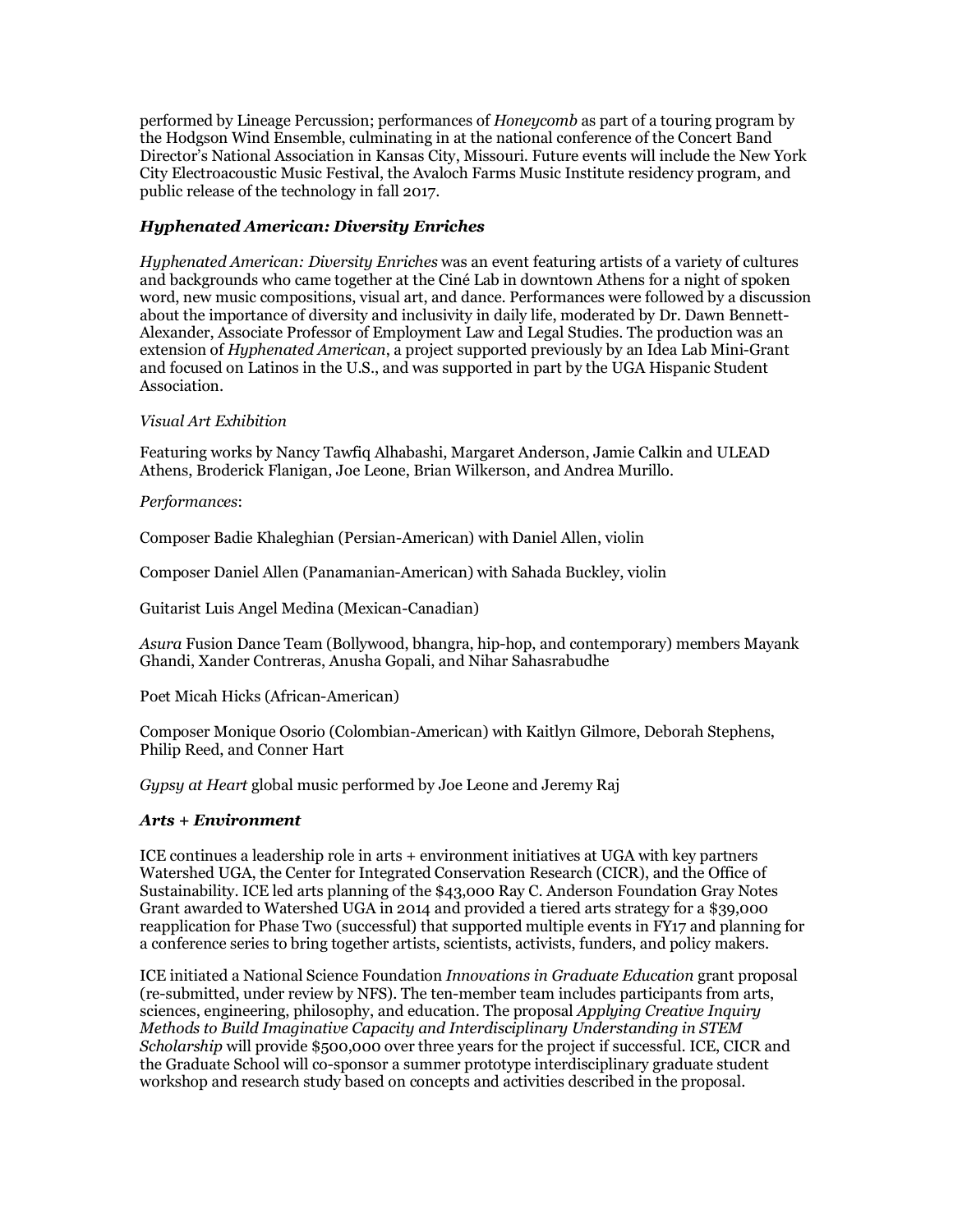ICE is also participant in a National Endowment for the Arts grant proposal (submitted, under review by NEA). The proposal *The Social Ecology Studio: Watershed Sustainability and Resiliency Studio* joins participants in the arts and members of Watershed UGA. The grant will provide \$50,600 for the project if successful.

UGA Campus Sustainability Grant applications now feature special consideration for arts integration and in FY17 the Office of Sustainability, in consultation with ICE, created an Artist-in-Residence paid internship position.

### **APPENDIX A: ICE BYLAWS**

### *Executive Director*

The Executive Director is responsible for the budget and overall direction of ICE. The Executive Director is appointed by the Dean of the College of Arts and Sciences. The Executive Director reports to the Dean of the College of Arts and Sciences.

### *Artistic Director*

The Artistic Director is responsible for the daily operation of ICE. The Artistic Director is appointed by the Dean of the College of Arts and Sciences. The Artistic Director reports to the Executive Director of ICE.

### *Advisory Board*

Members of the Advisory Board are appointed by the Executive Director for a three-year renewable term. There shall be thirteen members. The Advisory Board shall include one student representative. The Advisory Board gives counsel to the Executive Director on ICE- sponsored programs. The Executive Director shall convene the Advisory Board at least three times each academic year. The Executive Director or any member of the Advisory Board may convene a meeting of the board at any time with at least one week of prior notice. A simple majority of the Advisory Board constitutes a quorum.

#### *Grant Selection Committee*

Members of the Grant Selection Committee are appointed by the Executive Director, upon recommendation by the Advisory Board. There shall be five members. The committee must contain at least two members of the Advisory Board. The Grant Selection Committee is responsible for the review and ranking of competitive applications following a call for proposals. The Artistic Director shall act as a non-voting chairperson of the committee. The committee shall be dissolved after reporting to the Executive Director.

#### *Amendment Procedures*

The Bylaws may be amended by a vote of nine members of the Advisory Board. Amendments to the Bylaws must be submitted to Board members at least two weeks prior to the meeting at which the vote is taken. The ballot may be taken by mail if all members are not present at the designated meeting.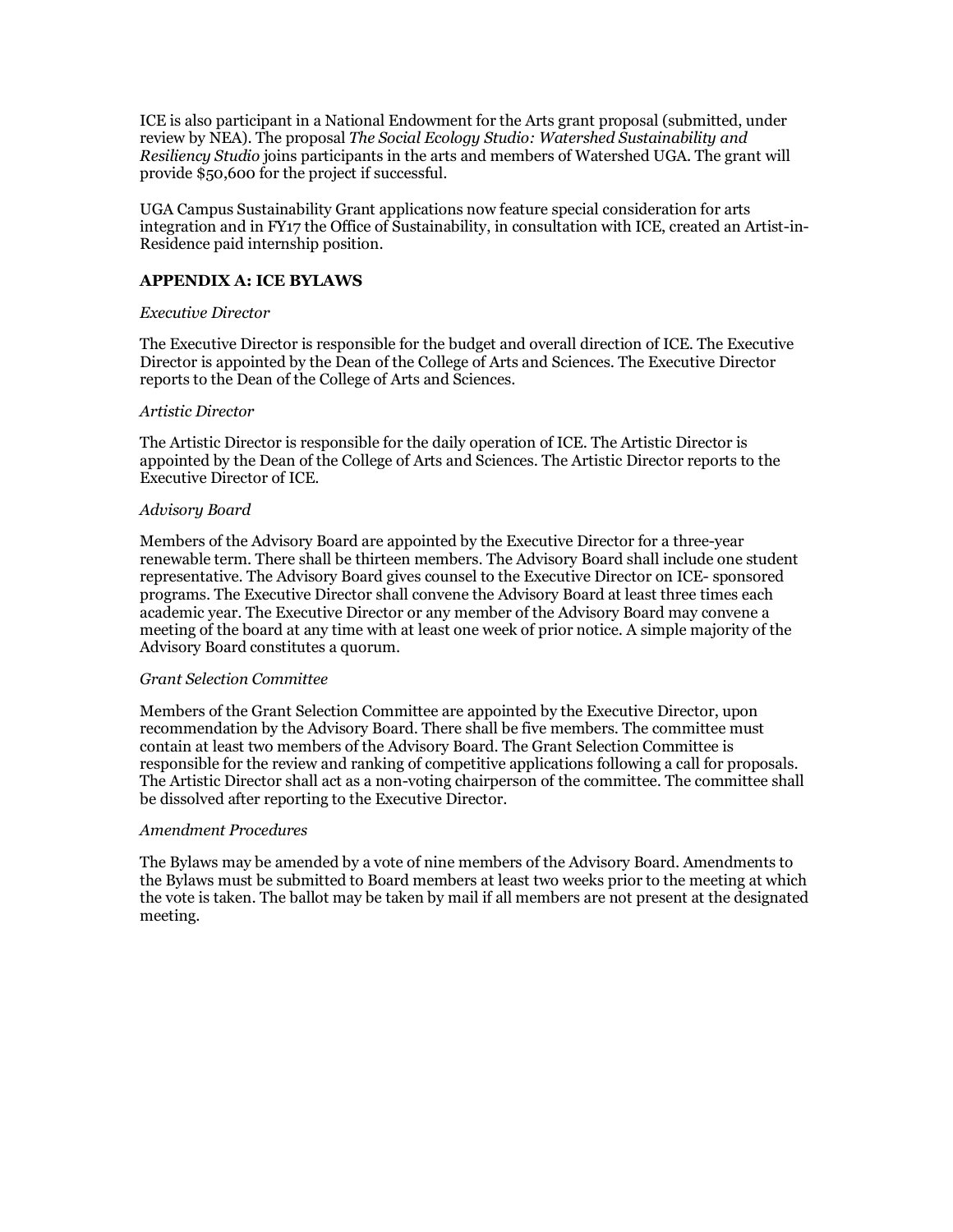### **APPENDIX B:**

### **GRADUATE ASSISTANTSHIPS IN INTERDISCIPLINARY ARTS RESEARCH**

#### **Background**

Graduate students have been at the heart of Ideas for Creative Exploration (ICE) from its inception in 1999. The ICE Project Grant program, a competitive support structure for collaborative research, established a track record of projects initiated by or involving significant contributions from graduate students. Graduate students in the arts are a driving force behind the development of interdisciplinary creative research at UGA, and in 2008 their ongoing participation led to the creation of a special research assistantship administered by ICE.

*Graduate School Assistantships in Interdisciplinary Arts Research* foster expanded research activity at UGA and serve as a beacon to the most innovative graduate candidates in the arts. Three assistantships per year are awarded to students entering programs in Art, Music, and Theatre and Film Studies. Assistantship recipients receive two years of funding from the Graduate School, followed by a third year of funding from the appropriate home department in the form of a Departmental Assistantship.

#### **Selection Process**

Graduate applicants are invited to submit an additional statement with their application materials to be considered for the assistantships. Each one-page statement contains a description of the applicant's research interests and any previous experience in interdisciplinary or collaborative environments.

Graduate Coordinators in Art, Music, and Theatre and Film Studies submit up to five nominees each for the assistantships. A five-member selection committee reviews the nominations and ranks them within each department. Nominees are considered based on their potential to conduct research in accordance with the ICE mission to generate innovative, truly interdisciplinary creative projects and critical discourse in the arts.

The FY17 selection committee included the following members:

Judy Milton, Assistant Dean, Graduate School David Z. Saltz, Executive Director, ICE Marla Carlson, Graduate Coordinator, Theatre and Film Studies Peter Jutras, Graduate Coordinator, Music Isabelle Wallace, Graduate Coordinator, Art

#### **Research Support Structure**

The graduate assistantship awards require a sixteen-hour per week work commitment. During the first two years of study, recipients develop creative research under the auspices of ICE. Assistantship duties include the student's own collaborative work across disciplines and facilitating projects and proposals with faculty, students, and community members. Individual departments assign duties during additional years of study.

### **Current Graduate Assistants**

Graduate assistants in their second year are Elizabeth Rogers (Art), Stewart Engart (Music), and Kyle Morrison (Theatre and Film Studies).

Graduate assistants in their first year are Matthew Flores (Art), Carla Cao (Music), and Rebecca Jackson (Theatre and Film Studies).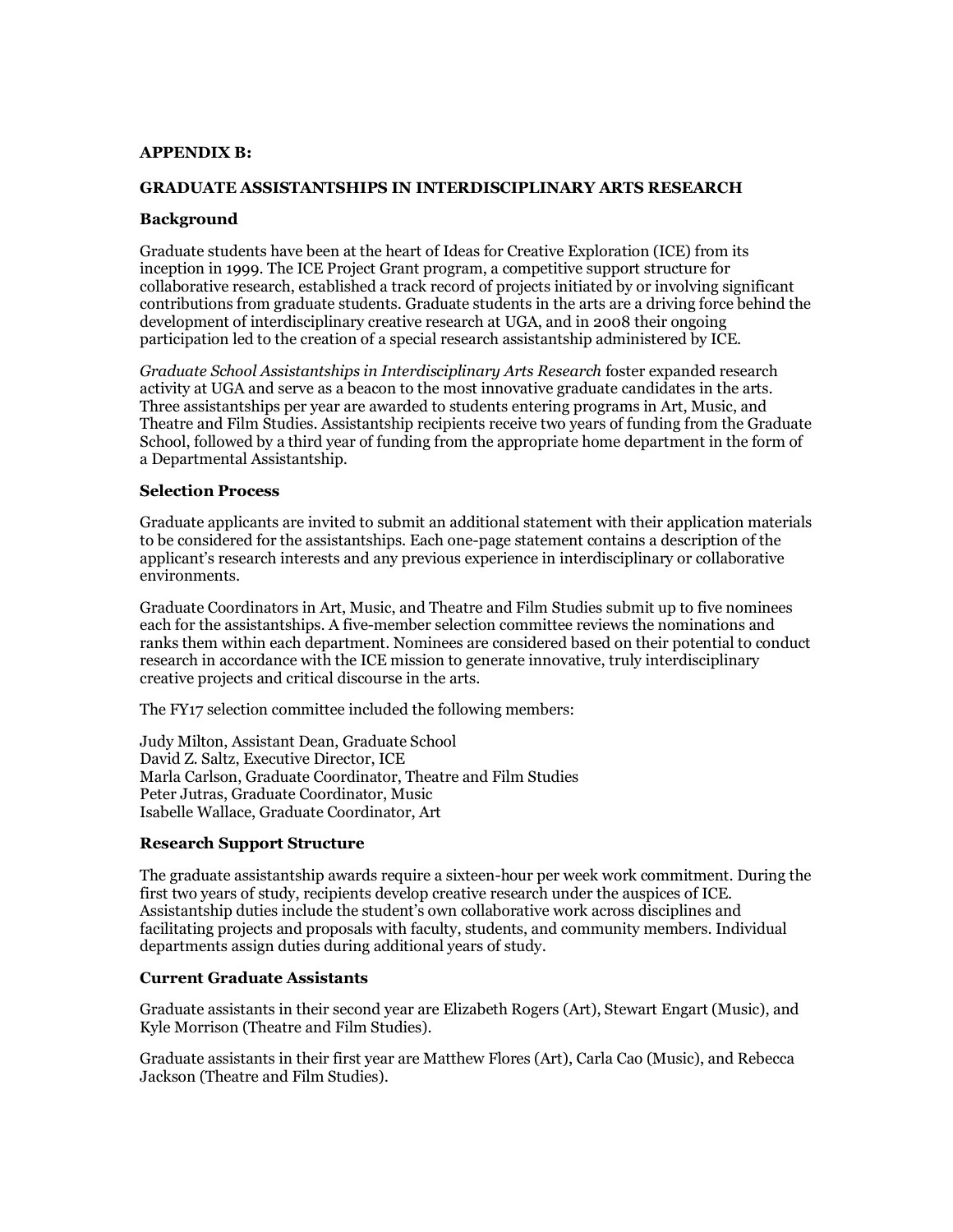Graduate assistants starting in August 2017 are Ann Catherine Carter (Art), Ciyadh Wells (Music) and Jason Woodworth-Hou (Theatre and Film Studies).

# **Contributions to Interdisciplinary Arts Research**

Graduate assistants play an integral role in providing administrative support to ICE, facilitating interdisciplinary events that make research in the arts available to the UGA and Athens communities, participating in faculty-led projects, and creating self-initiated projects. Highlights of FY17 include the following:

• Carla Cao collaborated with an interdisciplinary team of students to create an a2ru Student Challenge Grant proposal *Alliance for Arts + Rights of Nature*, which was selected by a2ru to receive \$3,500 in project funding and support for two team members to present at the a2ru national conference in November 2017.

• Kyle Morrison organized the XR Seminar and Showcase featuring UGA researchers who are exploring new concepts of "reality" using emerging technologies in Augmented Reality, Mixed Reality, Virtual Reality, and Locative Media. The seminar included presentations by professors Grace Ahn (Grady College of Journalism), Chris Eaket (Theatre and Film Studies), Kyle Johnsen (College of Engineering), and Brian Orland (College of Environment and Design). The showcase featured a panel discussion with professors Ahn, Johnsen, and Orland moderated by Morrison, and interactive demonstrations using HTC Vive, Oculus Rift, Google Daydream, and XR projects developed by UGA faculty and students.

• Matthew Flores served as liaison for a yearlong collaborative residency with professors David T Gay (Mathematics) and Moon Jung Jang (Art), and assisted with organizing the *unsolved: math + de-sign* interdisciplinary workshop and the resulting exhibition in the Lamar Dodd School of Art.

• Stewart Engart, Carla Cao, Matthew Flores, Elizabeth Rogers, and Kyle Morrison assisted with logistics for the *Driftmier Woods Happening* event during UGA Spotlight on the Arts; concept development and coordination of participants from art, music, ecology, and comparative literature; development of program featuring site-specific art installation, music performance, and dance; audio and video documentation.

• Carla Cao and Stewart Engart collaborated with a team of five students from ecology, engineering, and landscape architecture create a proposal for the *Daylighting the Watersheds Design Competition*.

• Stewart Engart produced ICE Conversations with visiting composer Stephen Wood (Spotlight on the Arts) and UGA musicology professor Dr. David Haas (*European Video Game Music*).

• Carla Cao produced the ICE Conversation *Ecovention*.

• Kyle Morrison collaborated with the Games and Virtual Environments Lab in Grady College of Journalism to help create a virtual environment to research narcissistic behavior; a virtual environment to research lessened pain perception in endurance training in virtual reality; two virtual environments to research brand recognition in virtual reality.

• Carla Cao and Stewart Engart attended the a2ru 2017 *Emerging Creatives Student Summit* at the University of Florida with the support of competitive a2ru travel grants.

• Stewart Engart assisted with logistics and program development for the *Hyphenated American: Diversity Enriches* event.

• Elizabeth Rogers provided research support for the development of a National Science Foundation grant proposal.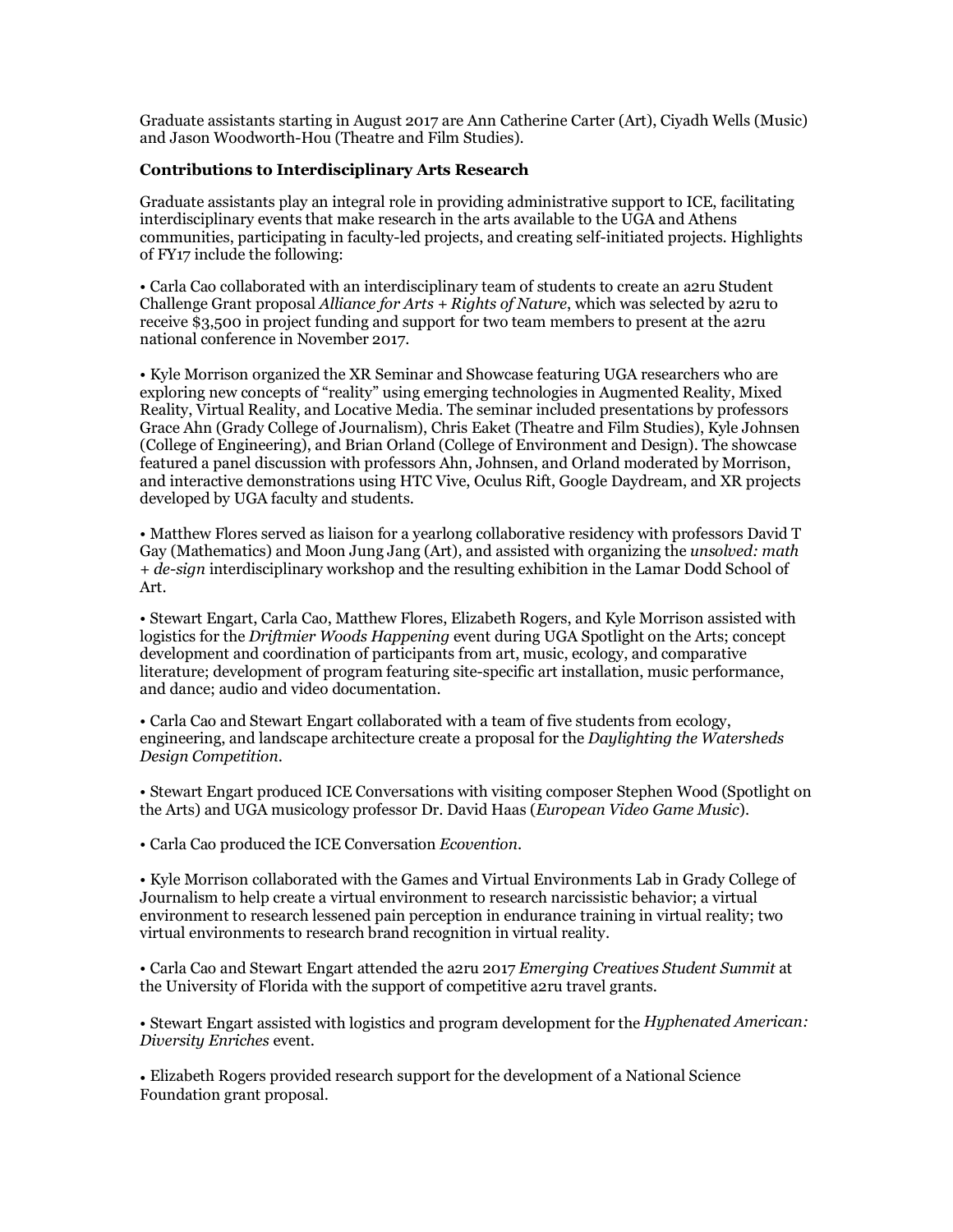• Kyle Morrison assisted with development and production of two workshops in collaboration with the Center for International Trade and Security for a graphic novel and animation project that explores the history, politics, and intrigue of nuclear weapons.

• Stewart Engart served as a member of the 2016-2017 UGA Campus Sustainability Grants Program Selection Committee.

• Matthew Flores assisted with production of the *Arts + Environment* publication distributed during UGA Spotlight on the Arts.

• Carla Cao, Rebecca Jackson, and Matthew Flores created a multimedia collaborative installation for the fall ICE *Open House* event.

• Elizabeth Rogers conducted interviews about collaboration with Hanna Lisa Stefansson and Andrea Trombetta during the development of their performance *Ritual Habit.*

• Rebecca Jackson collaborated with the Graduate Acting Ensemble on *Performing Dada*.

• Stewart Engart organized *The Lowest Form of Poetry*, a collaborative event including eight visiting musicians and dancers in a public performance and moderated discussion held at the Dancz Center for New Music.

• Carla Cao was selected to participate in the Dance Exchange 2017 Summer Institute *Artmaking in Practice: Evolving Creative Practices* in Takoma Park, Maryland with the support of ICE and a travel grant from the Hugh Hodgson School of Music.

• Elizabeth Rogers choreographed and produced a 45-minute solo movement migration for the *Driftmier Woods Happening* event during Spotlight on the Arts.

• Carla Cao created a site-specific composition for the *Driftmier Woods Happening* for flute, clarinet, violin, viola, cello, and four gongs in live performance.

• Elizabeth Rogers and Carla Cao participated in the *Language/Image/Metaphor* prototype workshop for faculty and graduate students.

• Elizabeth Rogers and Stewart Engart collaborated on *If When, Now Then*, a multi-media tworoom installation in the Lamar Dodd School of Art featuring choreography and sound design.

• Elizabeth Rogers collaborated with Hannah Fenster (Comparative Literature) and Florian Vollmer (Georgia Institute of Technology) on a three-day site specific Installation and documentation on Jekyll Island, *Project Imperative*, a documented performance installation that explores the fragility of the interdependent relationships between human bodies and natural environments.

• Matthew Flores served on the UGA Graduate Student Recruitment and Diversity Initiatives Graduate Student panel.

• Carla Cao premiered the experimental piece *In Our 13th Hour*, incorporating music, video art, acting, and storytelling, performed by the UGA Rote Hund Muzik ensemble.

• Carla Cao helped organize a group of UGA students to participate in Athens' inaugural MLK Day parade organized by the United Group of Artists and the Athens Anti-Discrimination Movement.

• Carla Cao provided volunteer assistance to the *Athens Hip Hop Awards* organized by the United Group of Artists.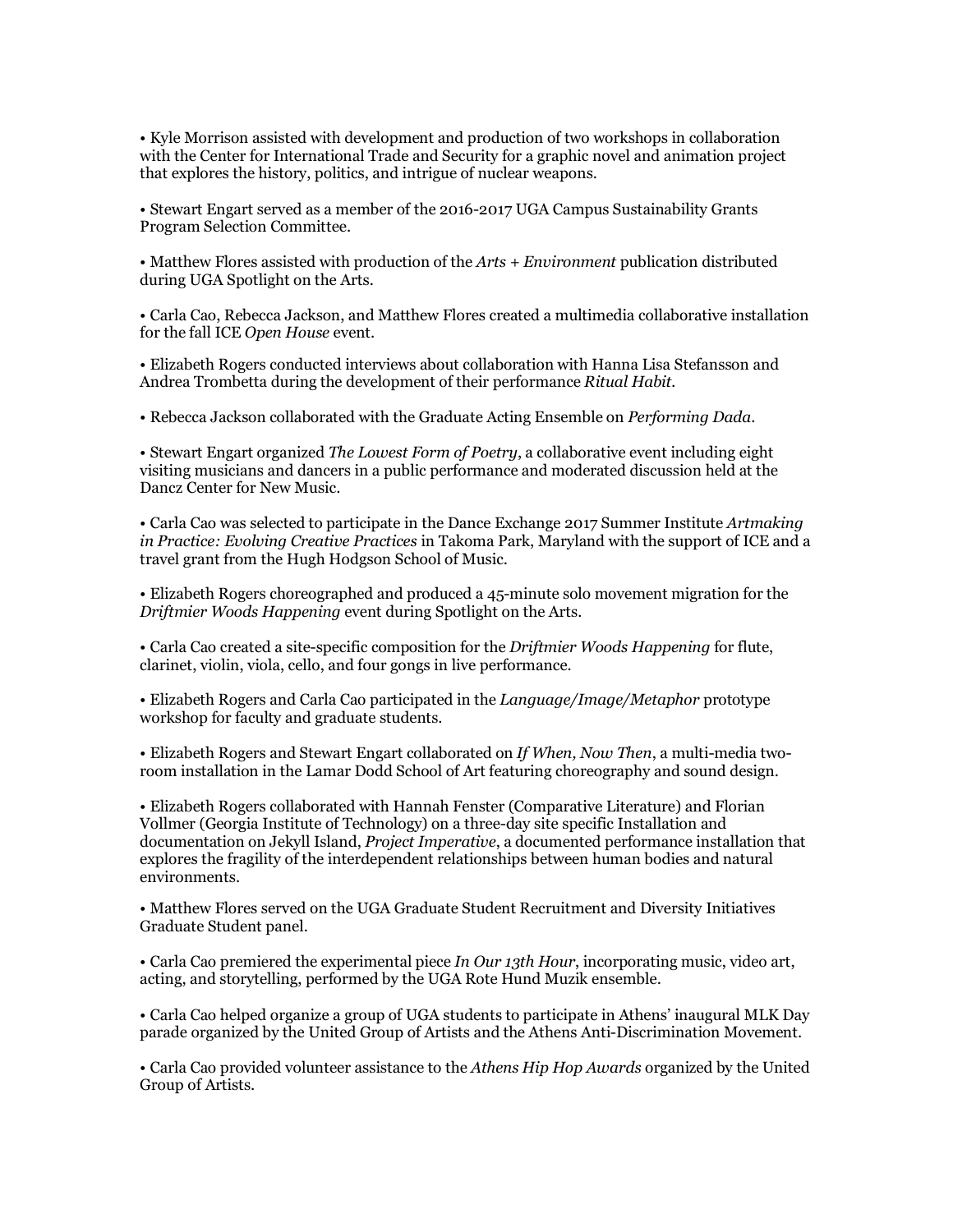• Kyle Morrison created *Starboard* in collaboration Annie Suther, Nina Smith, and Adrian Hanson, an HTC Vive VR game which was Runner Up at KSU Game Jam and was presented at FutureX Live in Atlanta.

• Kyle Morrison and Stewart Engart created *World Tour Z* in collaboration Annie Suther, Nina Smith, and Adrian Hanson, an HTC Vive VR game and workout simulator which received Third Place at UGA Hacks.

• Kyle Morrison created *Stickygrams* in collaboration Annie Suther and Nina Smith, a Microsoft Hololens AR communication application which was Runner Up at Holohack.

• Kyle Morrison and Stewart Engart created *slimGYM VR* in collaboration Annie Suther, Nina Smith, and Adrian Hanson, an Oculus Rift VR game and workout simulator which received Third Place and Best Design at the GSU Hacks.

• Kyle Morrison and Stewart Engart created *Fruit Punch!* in collaboration Annie Suther and Nina Smith*,* an AR Card game which won Best Game at the Athens Game Jam.

• Kyle Morrison created *Swamp Hatch* in collaboration Annie Suther and Nina Smith, an Oculus Rift VR game at Hack GSU.

• Kyle Morrison coordinated with technologist Dan Smigrod to create a 3D of the Athens Welcome Center for interactive virtual tour feature.

• Kyle Morrison presented a lecture on Virtual Reality to first-year animation students in the department of Theatre and Film Studies.

• Kyle Morrison presented a lecture on MAYA software to third-year animation students in the department of Theatre and Film Studies.

• Stewart Engart and Kyle Morrison expanded the ICE Graduate Research Assistant Manual to include an equipment policy.

• Rebecca Jackson expanded the ICE Graduate Research Assistant Manual to include updated reporting protocols and graduate assistant evaluation form.

• Kyle Morrison and Elizabeth Rogers assisted with the redesign and editing of the ICE Links resource website with over 300 links to funding, exhibition, performance, research, and community resources online.

ICE graduate research assistants worked collectively on the following projects and tasks:

• Administration of Idea Lab, a UGA student organization committed to providing an open, interdisciplinary platform for engagement with topics in arts.

• Arts funding research. Review local, national, and international funding sources for research in the arts, expansion of ICE Internet resources for those seeking funding, study reports of organizations and projects that receive funding nationally, alerting individual faculty of potential funding opportunities.

• Assistance with publicity for ICE events (press releases, campus flyers, and departmental announcements).

• Planning, facilitation, and logistical support for the ICE Conversation Series public events.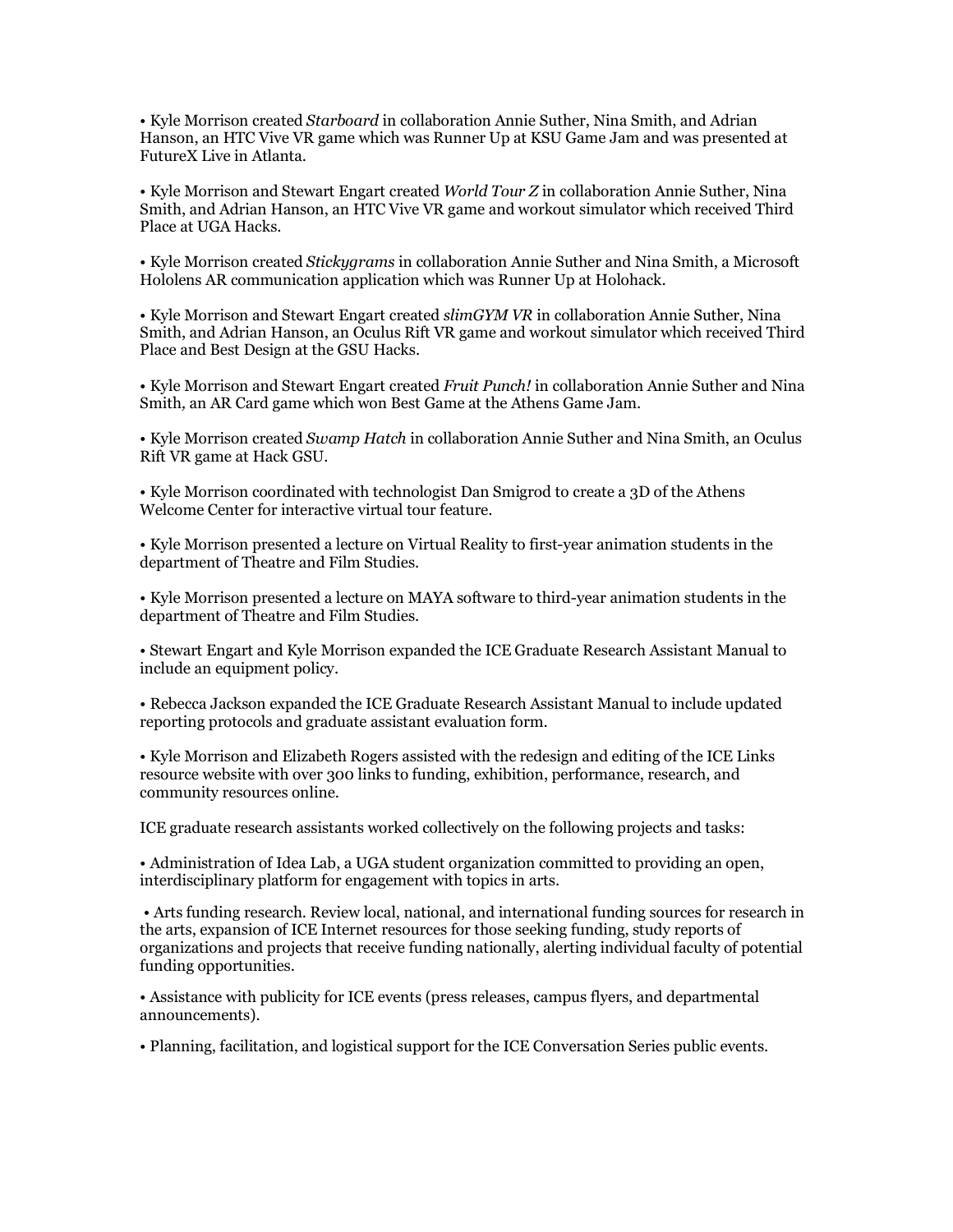• Content development for ICE Announcements and social media outlets. ICE operates a website, Facebook, Twitter, and weekly listserv program that highlights interdisciplinary events and opportunities for the UGA community.

• ICE project digital archive (2000-present). Ongoing effort to digitize and maintain database of documentation materials from ICE-supported projects. Organization of archival materials, video capture and rendering, creation of document files to navigate archive, research equipment and software needs for maintenance of archive.

• Orientation for new ICE graduate research assistants, including technical demonstration of ICE office equipment (media software, HD video and sound production).

### **Individual Accomplishments**

• Carla Cao was granted the Osborne Fellowship for the 2017-2018 school year for her merit as a composer, music student, and interdisciplinary arts collaborator.

• Carla Cao was accepted into the two-week Charlotte New Music Festival Composition Program.

• Stewart Engart received a Graduate Fellowship to support his upcoming doctoral studies at the University of California Santa Barbara.

• Matthew Flores was selected to participate in the *Can Serrat* International Artist Residency, Catalonia, Spain.

• Stewart Engart participated in the *Pianos Without Organs Festival* of new works written for computer controlled pianos and small ensemble.

• Stewart Engart participated in the SCI Region IV 2017 Student Conference for the presentation of student compositions in the southeast with his work for percussion quartet, *Construction Paper*.

• Stewart Engart participated in the Florida State University *34th Annual Music Theory Forum* presenting music theory research from graduate students across the country.

• Stewart Engart participated in Society for Electro-Acoustic Music in the United States (SEAMUS) National Conference in performance with the UGA Laptop Ensemble.

• Stewart Engart was commissioned by the Florida State University Crumhorn Ensemble to create *Miserere Mei, Deus*, premiered at Dohnányi Recital Hall.

• Stewart Engart participated in live video installations in the Lamar Dodd School of Art, Dancz Center for New Music, and downtown Athens.

• Matthew Flores attended the Society for Photographic Education (SPE) National Conference in Orlando, Florida.

• Matthew Flores was featured in the *Locus* exhibition at the Lamar Dodd School of Art.

• Matthew Flores was featured in the *Shawn Campbell and Matthew Flores: You'll Never Walk Alone* exhibition at the Lamar Dodd School of Art.

• Matthew Flores was featured in the *Mediated: An Urban Projection Event* exhibition at the University Art Galleries, Indiana State University, Terre Haute, Indiana.

• Matthew Flores was featured in the *Ironic Methods with Sincere Motivations* exhibition at the Kiosk Art Gallery, Kansas City, Missouri.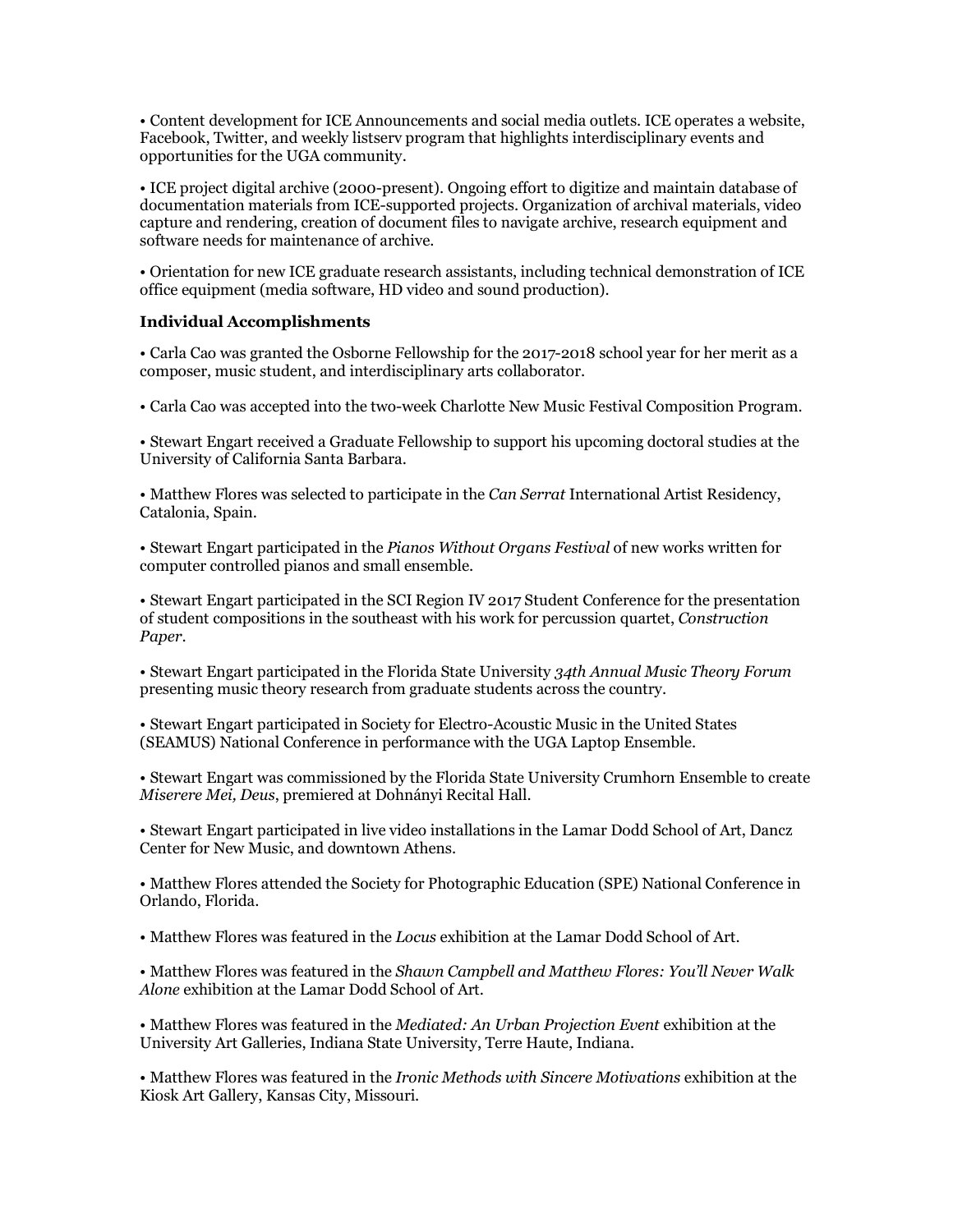- Matthew Flores was featured in the *Endless Biennial* exhibition at Endless Editions, New York.
- Rebecca Jackson participated in the UGA Spotlight on the Arts *4:33* competition.

• Rebecca Jackson will present her paper "Performing Grief Journeys and the Spectacle of Childguided Memorials" at the 2017 ATHE Conference in Las Vegas.

• Rebecca Jackson created a proposal *Remember Orlando* for the Center for Puppetry Arts 2017 XPT (Experimental Puppetry Theatre).

• Rebecca Jackson attended a presentation by Theaster Gates, *Examining Art and Activism* during the AJC Decatur Book Festival.

• Kyle Morrison was selected for an internship with Rockwell Collins to Portland, Oregon to work with cutting-edge Extended Reality technology projects.

• Kyle Morrison was nominated for James L. Carmon Scholarship.

• Elizabeth Rogers founded the Atlanta-based non-profit (501c-3 status pending) Center for Creative Intervention to offer low-pay sliding scale psychoanalysis and applied psychoanalysis to young adults and to conduct research into creative interventions specific to 21st century subiectivities, including movement and art interventions. On a larger scale the Center will develop and support public interventions such as public art collaborations.

• Elizabeth Rogers participated in interdisciplinary workshops in multiple settings including Eiko, Atlanta in collaboration with Tanz-farm; gloATL, Atlanta; Meg Stuart, Paris, France; Wies van Houplines and Gaga movement at Mica Danses Paris; Cité des Artes, Paris; Israeli Dance Festival, Atlanta, GA.

• Elizabeth Rogers presented *Mary Wigman, No Other to Herself*, to the San Francisco School of Psychoanalysis' seminar on Lacan's Seminar XXIII.

• Elizabeth Rogers passed boards for mental health clinician in the state of Georgia and moved into private practice.

• Elizabeth Rogers became a charter member of the Lacanian Compass, the first affiliate group of the World Association of Psychoanalysis in the U.S.

• Elizabeth Rogers attended the 10th annual Clinical Studies Days in Miami, *Beyond Oedipus, Family Dramas/Family Traumas*.

• Elizabeth Rogers attended the Annual Psychoanalytic Congress of the New Lacanian School, *About the Unconscious* in Paris.

• Matthew Flores, Elizabeth Rogers, and Kyle Morrison applied for the Willson Center Graduate Research Awards.

### **Outcomes Assessment**

"My position as a Graduate Research Assistant has made it much easier for me to expand the already rich, diverse network of students, faculty, and community members in ICE's circle. For instance, as a representative of ICE, I was able to make connections with Knowa and Mokah Johnson, the activists behind Athens Anti-Discrimination Movement and several interdisciplinary arts events celebrating diversity within the community. My collaborations with Knowa and Mokah in Athens' first-ever MLK day parade and the 5th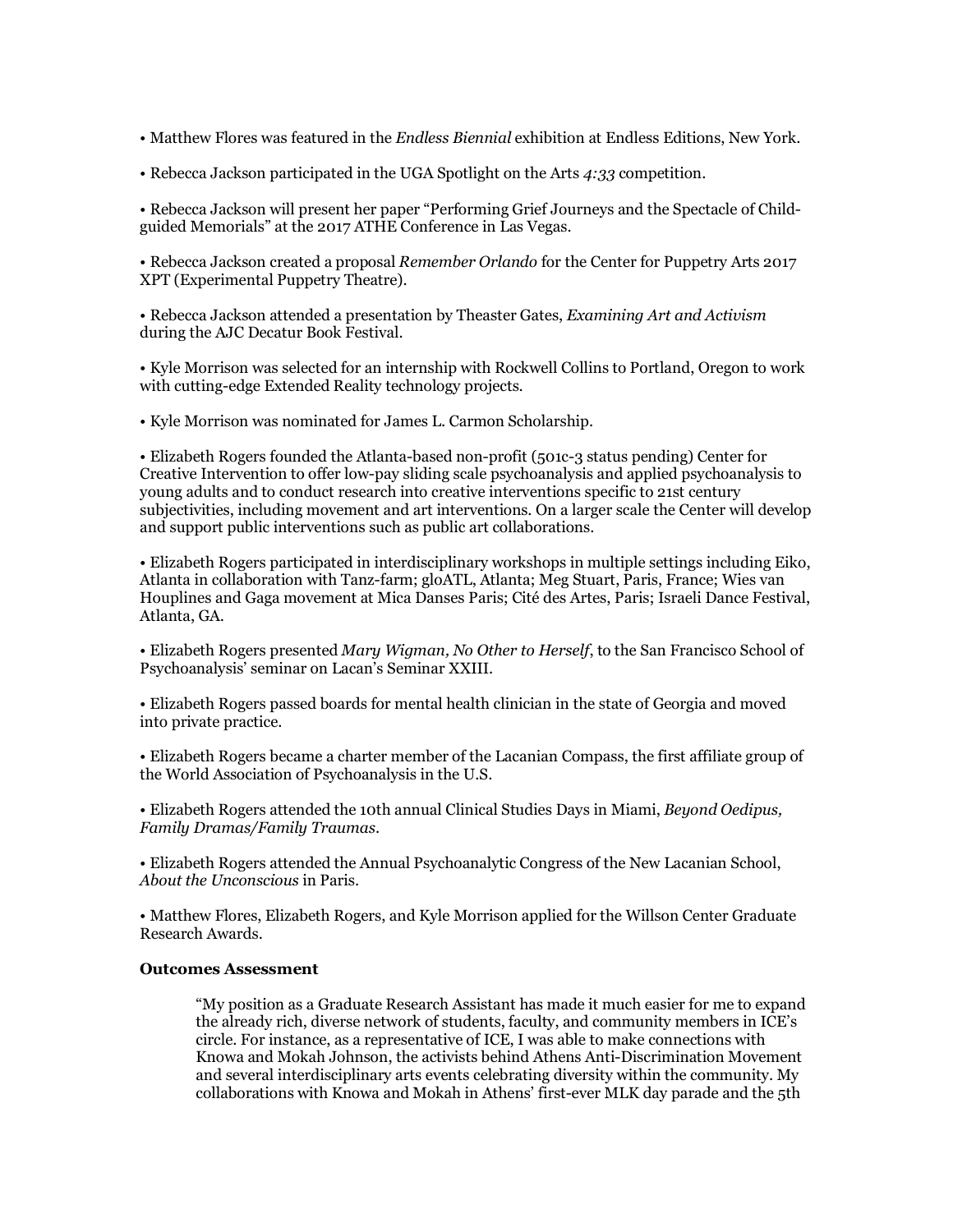annual Athens Hip Hop Awards helped pave the way for an ongoing relationship based on the mutual interest to integrate justice and the arts." [Carla Cao]

"I have also used my position at ICE to bring together students from a wide variety of disciplines who, like myself, are invested in exploring research questions and then applying the knowledge and skills gained in practical pursuits designed to directly improve the well-being of our human community and natural environment. Ecology student Suzie Henderson was first introduced to interdisciplinary arts collaboration through an ICE info session on the *Daylighting the Watershed Competition*. Having joined my project team, I found her especially receptive and natural to this type of work and continued to invite her to events and projects hosted by ICE. By the end of the year, she had become a leader in interdisciplinary arts work, having attended the annual Alliance for the Arts in Research Universities (a2ru) summit and, then co-writing and submitting a a2ru grant proposal for a year-long arts and environmental policy collaborative project." [Carla Cao]

"After attending the a2ru 2017 Emerging Creatives Summit on water issues funded by ICE, I took the exclusive opportunity as an attendee to submit a grant proposal to a2ru for a year-long project that integrated my interest in the Community Rights Movement and in interdisciplinary approaches for community building and policy action. My frequent consultations with artistic director Mark Callahan regarding the grant was a crucial component in producing a well-organized, compelling proposal. I am greatly impressed not only by the support that Mark and the ICE affiliates have provided me, but also the way they have helped expand and enrichen my ideas and my process of inquiry." [Carla Cao]

"The ICE Assistantship has put me in contact with students and professors from different disciplines than mine and these collaborations, and even informal communications, with individuals outside of my 'sphere' has had transformational qualities on both my music and my artistic outlook. Meeting with students from the sciences, I have learned more than I ever thought I could learn about water treatment, stream design, and riparian barriers. Working with students from computer science has inspired me to push myself to learn multiple programing languages and environments to solve artistic problems. Through taking classes in Art X I have reevaluated my artistic process several times and have changed my critical assessment of my own music. This has led to a change in my approach to representation in both art and music." [Stewart Engart]

"Most importantly, through these interactions I have gained a much clearer conception of what I want to do artistically and professionally. This clarity was most noticeable during my application process for my doctorate. I was able to articulate to professors from other institutions both why I was a good fit for their university and why their university was a good fit for me. This direction was something that I was lacking in applying for my master's program and I am confident that without my experiences in ICE, is something I would still be lacking." [Stewart Engart]

"I couldn't have asked for a position as deeply engaging and intellectually challenging as the one I received this year. ICE allowed me to connect with artists both in my own situation as a graduate student, but also a wide range of faculty and community-based artists that I otherwise would not have an opportunity to work and create with, much less meet and know." [Matthew Flores]

"Getting to collaborate and strategize with scientists, mathematicians, designers, and social justice advocates has been an incredible outlet for me to make deep connections between my own practice and the rich projects existing in every corner of the Lamar Dodd School of Art, or the wider University, or Athens in general. Specifically, working with Dave Gay and Moon Jung Jang to develop a curriculum and tactics to bridge the daunting gap between Mathematics and Art has given me a completely unanticipated set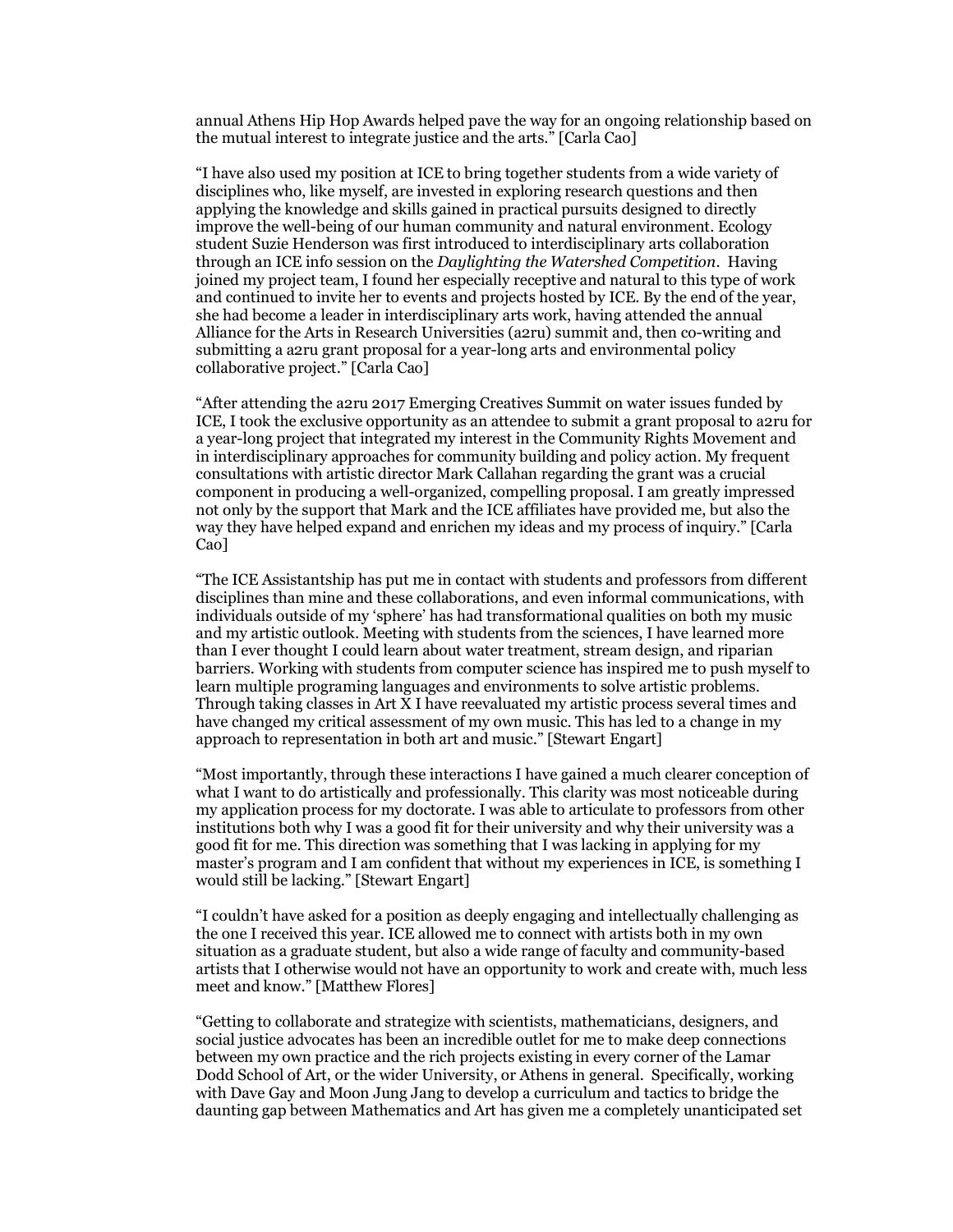of conceptual tools that not only have a direct, observable impact on the students we worked with, but also enrich the art I make and the way I conduct artistic research." [Matthew Flores]

"I'm amazed at the ease with which mentioning ICE serves as a built-in conversation starter with so many individuals around town (an ICE-breaker!); it seems like anyone with a drive to better the community or collaborate in a meaningful way has some relationship with ICE, and if they don't, they certainly will soon. I think that's really the core of the ICE experience: the opportunity to engage with the smartest, most driven, most creative people around and make a difference, even if it's as simple as opening someone's eyes to the impact art can have on the world." [Matthew Flores]

"Working under the ICE graduate research assistantship engenders both research and civic engagement. I'm thrilled to be able to ask research questions that extend past the Department of Theatre and Film Studies and into the world. Collaborating with others on and off campus has cultivated a sense of pride within my new community. As I finish my first year at UGA, I'm realizing the different people and amazing opportunity that ICE has shared with me and I'm grateful to be a member of this organization." [Rebecca Jackson]

"Being a part of ICE has afforded me opportunities that most graduate students do not have while they are in graduate school. Because of being an ICE research assistant, I have been able to build relationships with students and faculty with different skillsets and research interests. This has benefited me immensely by absorbing new ways of tackling my own research and asking new research questions. Creating these relationships has given me the vocabulary to understand others research and afforded others the ability to better understand my research as well." [Kyle Morrison]

"Some of my fondest memories of ICE have been the many ICE conversations outside of my own field. For instance, I loved learning about the Elizabeth Corr's work with resident artists at an institution that had never had such a program before. The relationships built through this process are very similar to the ones I feel like I have built through ICE. It was great to see such a positive response from scientists and artists working together. So much of what we have discussed this year has been about building these relationships and finding a good way to harbor them. Not only that, finding a way to promote real change through interdisciplinary work. These questions go beyond university research and I find ICE at the forefront of finding answers to these difficult research questions. [Kyle Morrison]

"Leaving ICE, I have attained so many great research and collaboration skills. Beyond these skills, I am leaving with a completely new way of approaching tough research questions. I can combat them with multiple new vocabularies and move among different approaches from an array of disciplines and reach different solutions to the same problems. These skills are invaluable and have prepared me to be a better collaborator, researcher, and communicator in my future career." [Kyle Morrison]

"ICE made collaboration possible by providing platforms for meeting people from other departments and schools. This is, simply stated, invaluable. I met Hannah Fenster, MA Comparative Literature, UGA, early in my first year in the MFA program at an ICE event. Hannah and I have gone on to collaborate, working together weekly, for nearly a year and a half now on 5 different projects." [Elizabeth Rogers]

"Another significant ICE event that continues to resonate for me is the arts+environment workshop in November of 2016. I worked at a table with Elizabeth King and Carla Cao that day. Carla and I also worked together on the *Driftmier Woods Happening*. We are planning a collaborative piece for next year. Elizabeth King has provided research